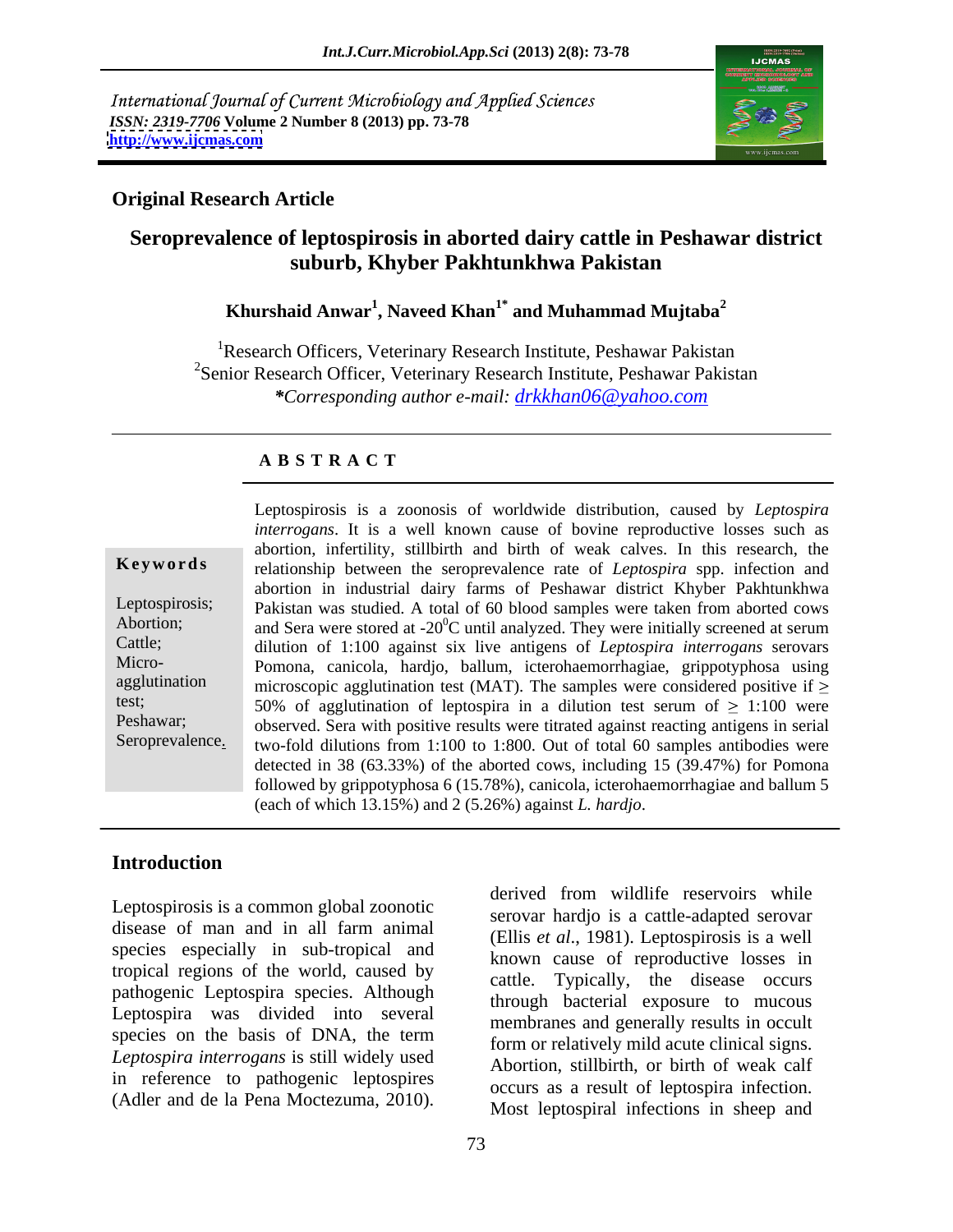high fever, abortion, stillbirth, agalactiae death (Cousing and Robertson, 1986; (ELISA) (OIE, 2000).  $\alpha$  adjusted to about  $2 \times 10^8$  cells/ml.

Pakhtunkhwa Pakistan suburb dairy farms. No vaccination program against The purpose of this study was to leptospirosis has been applied in these dairy farms. At the time of blood collection, all animals appeared healthy farms of Peshawar district of KPK, with no clinical signs suggestive for Pakistan. leptospirosis. Twenty five ml of blood was collected from jugular vein of each cow. **Result and Discussion** The samples were allowed to clot and centrifuged for  $1800 \times g$  for 10 minutes.<br>After centrifugation, the serum was analyzed. All serum samples were highest number of reactors was for examined and tested by the standard Pomona (39.47%) followed by examined and tested by the standard Pomona (39.47%) followed<br>microscopic agglutination test (MAT) at grippotyphosa (15.78%), ca microscopic agglutination test (MAT) at grippotyphosa (15.78%), canicola, the Standardization and Quality Control

goat are asymptomatic but may result in Section (Veterinary Research Institute, and prenatal death. Affected calf, lambs tested for antibodies against six live and kids may manifest fever, jaundice and antigens of *Leptosppira interrogans* haemoglobinuria which may result in (*L.interrogans* serovar pomona, canicola, Radostits *et al*., 2000). Two test s have a grippotyphosa) using the Microscopic role in veterinary diagnosis: the Agglutination Test (MAT). The density of microscopic agglutination test (MAT) and Leptospires was assessed using a counting enzyme linked immunosorbent assay chamber (Petroff-Hausser, USA) that was Previous serologic surveys in Ahvaz were sera were initially screened at a dilution of carried out on cattle, buffalo, horse and 1:100 against these antigens. At first, a donkey (Haji Hajikolaei *et al.,* 2006, serum dilution at 1:50 was made and a 2005a, 2005b). These surveys showed that volume equal to the diluted serum volume zoonotic loptospiral infection is common of each antigen was added to each well of in these animals. Because, there was no micro-titration plates, making the final study on leptospiral infection in cattle in serum dilution of 1:100. The micro-Peshawar district, this study was carried titration plates were incubated at 29<sup>o</sup>C for out to determine the seroprevalence of two hrs. The plates were then examined by leptospiral infection in cattle. dark-field microscopy. Results were **Materials and Methods agglutination** of leptospires at the test **Electrochemical Treatment** (OIE, 2000). Sera with positive results A total of 60 blood samples were collected serial two-fold dilutions from 1:100 to from aborted cows by coccygeal 1:1800. Obtained results were statistically venipuncture between November, 2012 to analyzed using chi-square and Fisher's May, 2013 in Peshawar district of Khyber exact test with significance level at 0.05. Peshawar KPK Pakistan). The sera were icterohaemorrhagiae, adjusted to about  $2\times10^8$  cells/ml.  $\frac{8}{\text{o}}$   $\frac{10}{\text{m}}$ cells/ml. According to the methods of OIE (2000), considered positive when  $\geq 50\%$  of serum dilution of  $\geq 1:100$  were observed were titrated against reacting antigens in serial two-fold dilutions from 1:100 to

> investigate the seroprevalence of leptospirosis in aborted cattle in dairy Pakistan.

### **Result and Discussion**

After centrifugation, the serum was antibodies against one or more serovars removed and stored at  $-20^{\circ}$ C until were detected in 38 (63.33%) cows. The The result of this study showed that antibodies against one or more serovars highest number of reactors was Pomona (39.47%) followed by grippotyphosa (15.78%), canicola, icterohaemorrhagiae and ballum (each of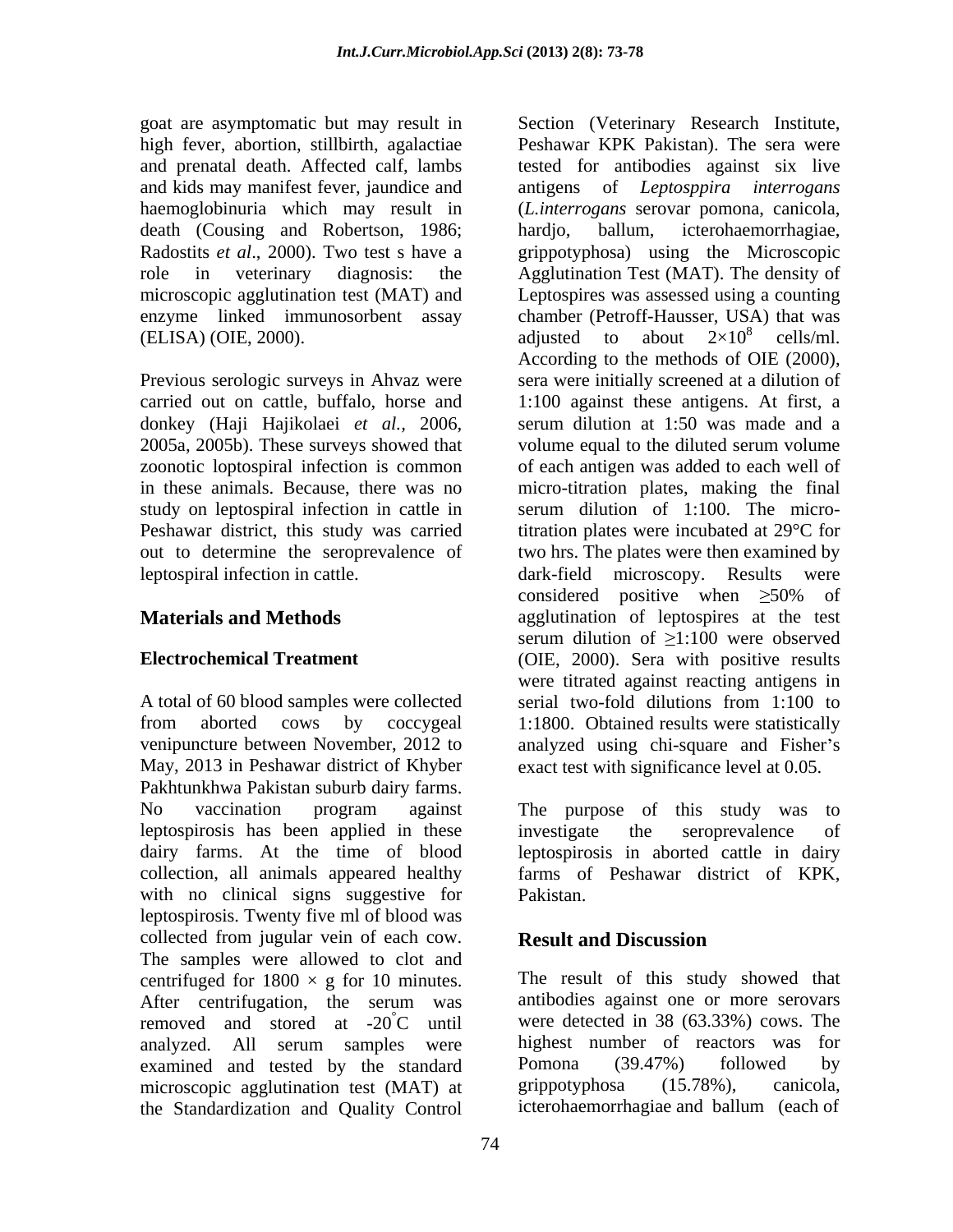| <b>Serovar</b>      | 1:100       | 1:200       | 1:40        | 1:800                  | <b>Total</b> |
|---------------------|-------------|-------------|-------------|------------------------|--------------|
| Grippotyphosa       | $2(5.26\%)$ | $0(0\%$     | 1(2.63%     | 3(7.89%)               | 6(15.78%)    |
| Hardjo              | $(2.63\%)$  | $1(2.63\%)$ | 0(0%        | 0(0%                   | $2(5.26\%)$  |
| Canicola            | 1(2.63%)    | 3 (7.89%)   | 0(0%        | $1(2.63\%)$            | 5(13.15%)    |
| Pomona              | $(18.42\%)$ | 4 (10.52%)  | 3(7.89%     | (2.63%                 | 15 (39.47%)  |
| Icterohaemorrhagiae | $2(5.26\%)$ | $1(2.63\%)$ | $2(5.26\%)$ | $0(0\%$                | 5(13.15%)    |
| Ballum              | $1(2.63\%)$ | $3(7.89\%)$ | $1(2.63\%)$ | 0(0%                   | 5(13.15%)    |
| Total               | 14 36.84%   | 12 (31.57%) | 7(18.42%    | $513.15\%)$<br>1.0.1.0 | 38 (100%)    |

**Table.1** Distribution of serovar specific antileptospiral antibodies and their titration in seropositive cow

which 13.15%) and (5.26%) against L. sample was found positive for more than one server. The prevalence of different (Kirkbride and Johnson, 1989), 6% in serovar Canada (Prescott *et al.*, 1988) and 50% in

No previous observational study of the frequency of liptospirosis in cattle in Peshawar district of Khyber Pakhtunkhwa, or an examination of aborted fetuses for seroprevalence survey was based on the Micro Agglutination Test (MAT), the test<br>
metally used in serodiagnosis of Peshawar relates to differences leptospirosis. The results of this study indicate the importance of leptospirosis as a possible cause of bovine abortion in dairy farms of Peshawar suburbs. We leptospiral infection in cattle in Peshawar in Turkey (Genc et al., 2005), L. district was 63.33%. The reported results of seroprevalence of leptospiral infection in cow are different from country to

Serovars Pomona and grippotyphosa were, as expected found to be the most prevalent leptospiires in the present study. Such a finding has apparanently been reported by Haji *et al*., (2007). Several Micro human beings. Long-term survival of pathogenic leptospires outside the host

hardjo (Table 1). The highest titer was have revealed various reactive serovars in 1:100 (36.84%) followed by 1:200 cattle and serovar hardjo has been reported (31.57%), 1:400 (18.42%) and (13.15%) as the most important throughout the for 1:800, respectively (Table 1). No world (Grooms, 2006). Ten percent of leptospires, has been attempted. The Such a finding has apparently not been usually used in serodiagnosis of Peshawar relates to differences in found that the seroprevalence of cattle were *L. grippotyphosa* and *L. hardjo* country. between our findings and other serological Agglutination Test (MAT) based studies bovine abortion in the United States (Kirkbride and Johnson, 1989), 6% in Canada (Prescott *et al*., 1988) and 50% in Northern Ireland (Ellis *et al.,* 1985) has been reported to be due to hardjo serovar infection. Our findings reported sixty three percent of bovine abortion in Peshawar district of Khyber Pakhtunkhwa Pakistan. reported in other countries, contrary in results and such a higher prevalence in Peshawar relates to differences in husbandry methods and natural mating practices in Pakistan rather than artificial insemination in other countries. The most prevalent leptospira serovars in aborted in Turkey (Genc *et al*., 2005), *L*. *bratislava* and *L. hardjo* in Brazilian dairy cattle (Langoni *et al*., 1999). Regarding these studies, there are some differences surveys. These differences may be the consequence of environmental factors and control efforts. The environmental factors have been shown to have influential effects on development of leptospiral infection in animal and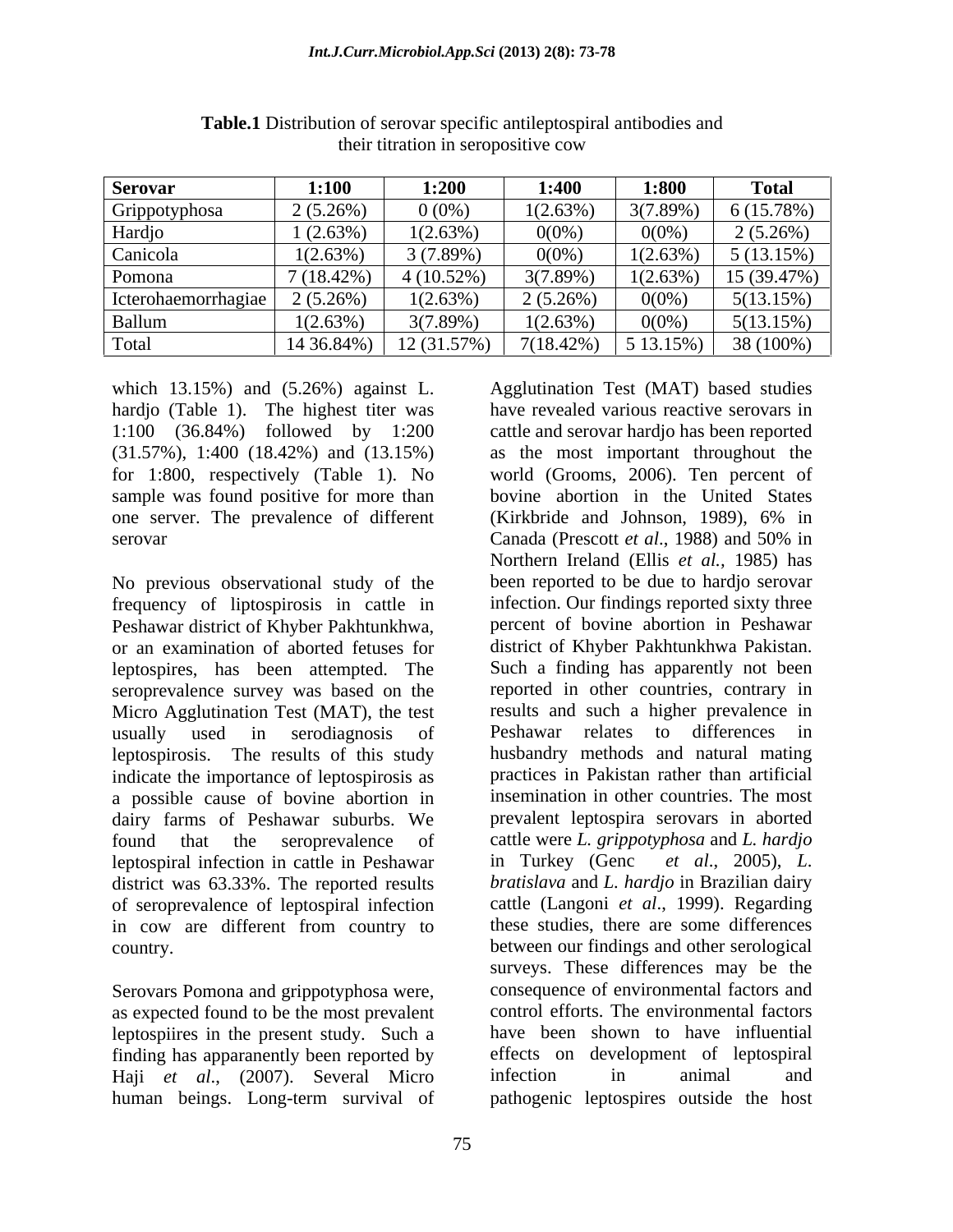requires a warm, moist environment with a (Ciceroni *et al*., 1997), wollfi, pomona and contrast to the previous studies in Iran, the behadded heads in the UK (Hathaway et al., prevalence of antibodies to one or more 1981), pomona in India (Manickavel et al., serovars of *L. interrogans* was 53.8, 58.7, with less frequency than in cattle. So that the prevalence of leptospiral infection in for leptospirosis, since host-parasite the prevalence of leptospiral infection in leptospirosis such as Microscopic was 15.3, 3.3, 5.0 and 43.3%, respectively.

were grippotyphosa in cattle, horse and donkey and canicola in buffalo (Haji Khyber Pakhtunkhwa. The high Hajikolaei *et al*., 2006, 2005a, 2005b). It is probable that these serovars may be in this area. The predominant leptospira *et al.*, 2009). serovars in serological reaction varies somewhat from country to country. For

near neutral pH (Miller *et al.,* 1991).In ballum in Argentina (Draghi *et al.,* 1984), 27.9 and 40% in cattle, buffalo, horse and Barsoum, 1972), castellonis in Italy donkey, respectively (Haji Hajikolaei *et*  (Ciceroni *et al*., 2000) and pomona in *al*., 2006, 2005a, 2005b). Although the Malaysia (Bahaman *et al.,* 1987) were the significance of these differences was not predominant serovars in ruminant. In defined, but it may be due to difference in addition, one serovar may be predominant susceptibility of these animals. in a country but none of the animal reacted Leptospirosis occurs in sheep and goats with this serovar in another country. This cattle, buffalo and sheep in Egypt was relationship may change depending on the 34.5, 26.1 and 4.2%, respectively ecology of the region. Antibodies against (Maronpot and Barsoum, 1972). more than one serovar were found nil in According to the report of Rocha (1988), our present study. In serologic tests for cattle, sheep, goat, and horse in Portugal agglutination test (MAT), the results often In Turkey, 44.77% of cattle and 8% of serovar (Hathaway *et al.*, 1981; Egan and sheep reacted to one or more serovar of Yearsley, 1989; Firouzi and Vandyousefi, *L. interrogans* (Ozdemir and Erol, 2002). 2000; Haji Hajikolaei *et al*., 2006, 2005a, In Malaysia 40.5, 31 and 10% of cattle, 2005b). This may be the result of mixed buffalo and sheep reacted to one or more serovar infection or cross-reactivity among serovar of *L. interrogans*, respectively serovars. The high prevalence of infection (Bahaman *et al*., 1987). and dominant titer of 1:100 reveal that Pomona was present as the predominant district is endemic and occurs mostly in serovar in seropositive cattle in this study. Subclinical form. The present study results On the other hand, in a previous study in showed that dogs may have an important Ahvaz Iran, the predominant serovars role in epizootic leptospiral abortion in adapted to and maintained by these farm surveys conducted in different parts of animals in Ahvaz. There is a need for Hamedan Iran (Bahari et al 2011) and also further investigation on clinical cases of not in line with the results observed by leptospirosis to determine whether this (Ebrahimi *et al*., 2004; Khaki *et al*., 2005; serovar is the main cause of leptospirosis Haji Hajikolaei *et al*., 2007; Abdollahpour hebdomadis in the UK (Hathaway *et al*., 1981), pomona in India (Manickavel *et al*., 1991), autumnalis in Egypt (Maronpot and emphasizes the need for regional surveys for leptospirosis, since host-parasite leptospirosis such as Microscopic indicate infection with more than one serovar (Hathaway *et al*., 1981; Egan and leptospiral infection in cattle in Peshawar dairy farms around Peshawar district of Khyber Pakhtunkhwa. The high prevalence of rate of Pomona in this study is not similar to that of the serological surveys conducted in different parts of *et al*., 2009).

example, poi and pomona in Bolivia infection of dairy farms occurs in the It is speculated that canicola and Pomona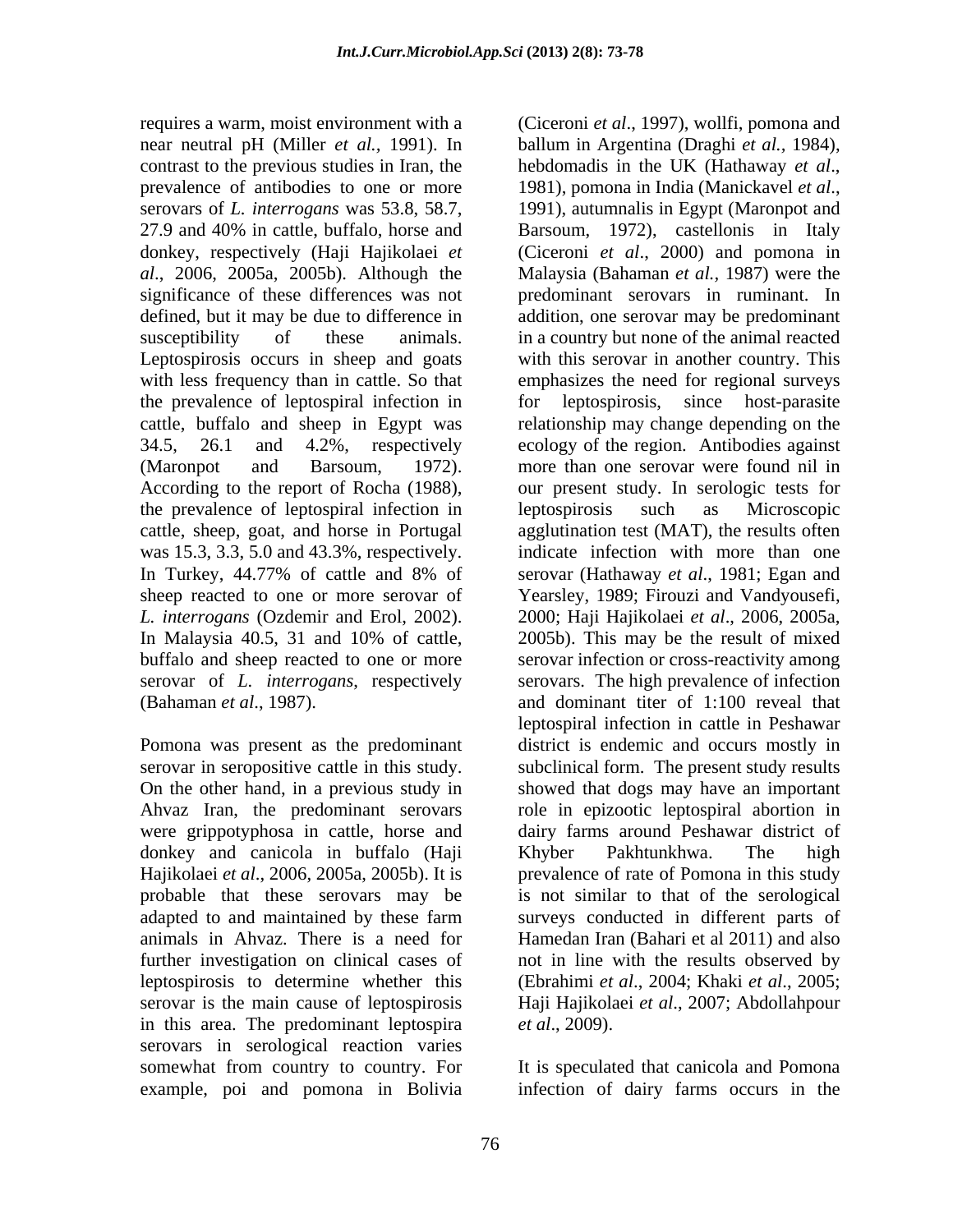regions where dogs (stray and shepherd) act as the main reservoir. Moreover, these findings may possibly support the cross infection occurrence between cattle and dogs, and cattle may play a role in the Tabrizi, M. Yavari and Dadmehr, B.<br>maintenance of Pomona and canicola 2011. A serological survey on maintenance of Pomona and canicola serovar in nature (Abdollahpour *et al.*,<br>2009).<br> $\frac{1}{2}$  industrial farms of Hamedan suburb, Ira.

In britain, where *Leptospira hardjo* is a<br> **Examplemential Constitution** C. Vald Vasquez, H. major cause of abortion in cattle, whereas Gamboa Barahona, M. Roselli and our data resulted *Leptospira pomona* is a major cause of abortion in  $63.33\%$  cases,  $\frac{63.33\%}{8.33\%}$  cases,  $\frac{63.33\%}{8.33\%}$  cases, this contrast with the results of isolations from positive samples possibly support the cross infection between cattle and dogs, and may be due to difference in

There is no or little cross protection between the serovars that affect cattle, so the multivalent vaccine is used for the vaccination program for susceptible cattle. Therefore, it is suggested that in regions which server Pomona is dominant, the serovar should be added to the multivalent vaccine. As the vaccination for  $\frac{\text{Argent.}}{\text{E}}$  1:  $\frac{336-340}{\text{E}}$ leptosporosis is not fully effective, it must<br> $\frac{1}{2004}$ be used in combination with other control methods such as limiting exposure to stray dogs and wildlife, control of rodents, and  $113$ . elimination access to potentially  $\frac{1}{2}$  and  $\frac{1}{2}$  and  $\frac{1}{2}$  and  $\frac{1}{2}$  and  $\frac{1}{2}$  and  $\frac{1}{2}$  and  $\frac{1}{2}$  and  $\frac{1}{2}$  and  $\frac{1}{2}$  and  $\frac{1}{2}$  and  $\frac{1}{2}$  and  $\frac{1}{2}$  and  $\frac{1}{2}$  and  $\frac{1$ 

- Abdollahpour, G., S.T. Shafighi and Sattari Gilan. Int. J. Vet. Res. 3: 7-10. 101-104.
- 
- Bahaman, AR., A.L. Ibrahim and Adam, H.

leptospiral infection in domestic animals in west Malaysia. Epidemiol. Infect. 99: 379-392.

- Bahari, A., G. Abdollahpour, S. Sattari Tabrizi, M. Yavari and Dadmehr, B. 2011. A serological survey on leptospirosis in aborted dairy cattle in industrial farms of Hamedan suburb, Ira. Iranian. J. Veter. Res. 12 (4): 337-339
- Ciceroni, L., A. Bartoloni, A. Pinto, P. Guglielmetti, C. Vald Vasquez, H. Gamboa Barahona, M. Roselli and Giannice Paradisi, F . 1997. Serological survey of leptospiral infection in sheep, goats and dogs in Cordillera province. Bolivia. New. Microbiol. 20: 77-81.
- susceptibility of these animals. The antibodies is antibodies to leptospira serovars in **Recommendations** Tyrol. J. Vet. Med. 47: 217-223. Ciceroni, L., D. Lombordo, A. Pinto and Ciarrocchi, S 2000. Prevalence of sheep and goats in Alto Adige-South
	- Cousing, D.V., and Robertson, G.M. 1986. Use of enzyme immunoassay in a serological survey of leptospirosis in sheep. Aust. Vet. J. 63: 36-39.
	- Draghi de Benitez, M.G., M.A. Zubriggen and Vanzini, V.R. 1984. Serological survey for ovine leptospirosis in Correentes province. Argentina. Vet. Argent. 1: 336-340.
	- Ebrahimi, A., Z. Nasr and Kojouri, G.A. Seroinvestigation of bovine leptospirosis in Shahrekord district, central Iran. Iranian J. Vet. Res. 5: 110- 113.
- contaminated food and water supplies.<br>Serological survey of leptospiral **References** Rec. 119: 306. Egan, J., and Yearsley, D.A. 1989 . Serological survey of leptospiral infection in the Republic of Iran. Vet. Rec., 119: 306.
	- Tabrizi, S. 2009. Serodiagnosis of leptospirosis: some clinical futures of leptospirosis in cattle in North of Iran. serovar hardjo infection. Vet. Rec. 117: Ellis, W.A., J.J. O'Brien, D.G. Bryson and Mackie, D.P. 1985. Bovine 101-104.
- Adler, B., and de la Peña Moctezuma, A. Firouzi, R., and Vandyousefi, J. 2000. A 2010. Leptospira and leptospirosis. Vet. serological survey on bovine Microbiol. 140: 287-296. leptospirosis in Shiraz. Iranian J. Vet. serological survey on bovine Res. 2: 118-123.
	- 1987. Serological prevalence of Genc, O., S. Otlu and Sahin, M. 2005.